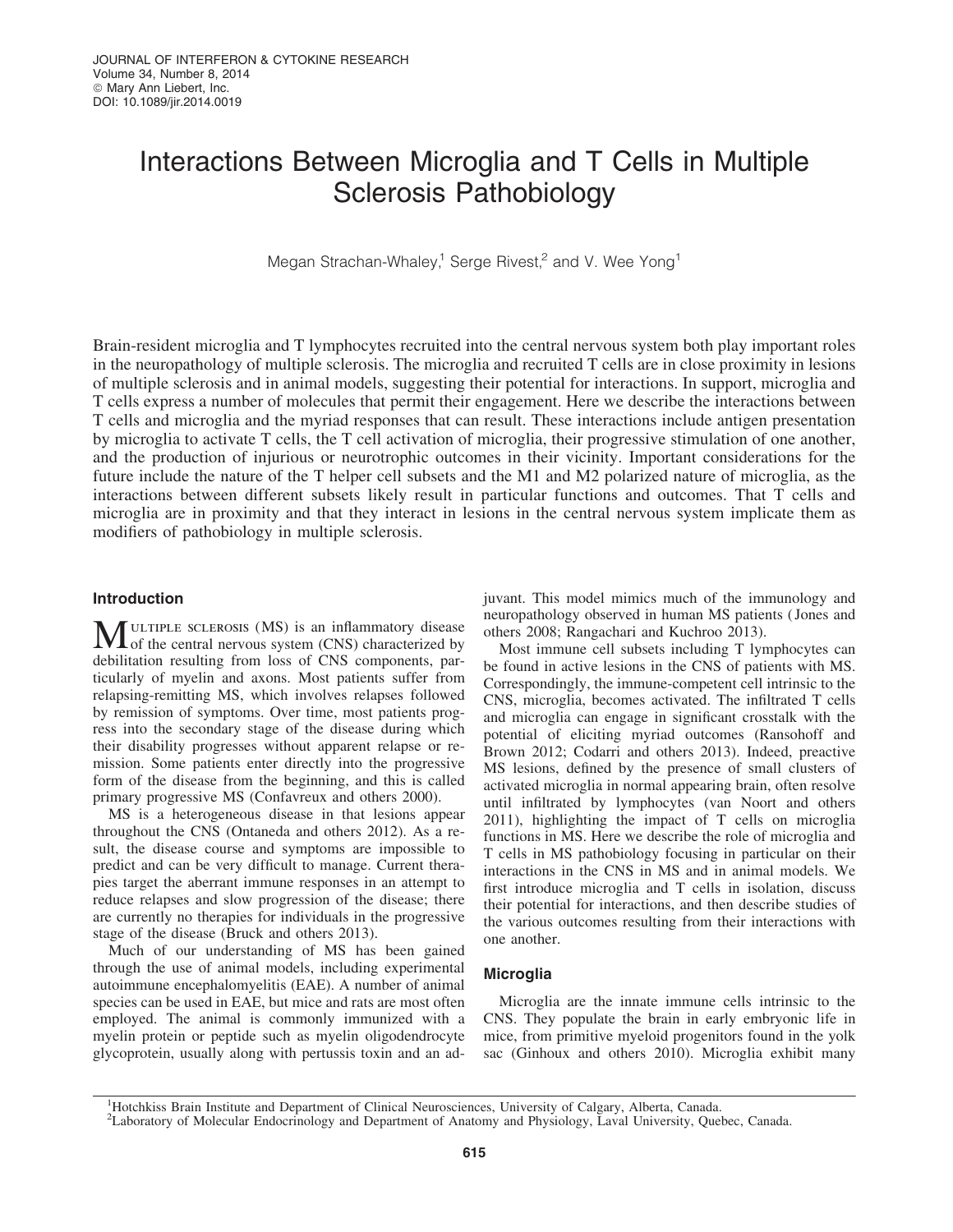properties similar to monocyte-derived macrophages that infiltrate into the CNS in response to injury, even though monocytes have a different lineage and are derived from precursors in the bone marrow throughout life (Schulz and others 2012). Indeed, the activated microglia and macrophages in the injured CNS are often indistinguishable from one another by histological or immunohistochemical analyses, and they are often collectively referred to as macrophages/microglia. Thus, some of the characteristics ascribed to microglia in T cell–microglia interactions could have been contaminated by data on macrophages.

In normal conditions, microglia are found throughout the CNS and, although they are described to possess a relatively quiescent phenotype, their processes are continually surveying the microenvironment for threats (Nimmerjahn and others 2005). Microglia express a variety of scavenger receptors and toll-like receptors important for activation and regulation of innate immunity (Goldmann and Prinz 2013). In response to injury or infection, therefore, microglia are rapidly activated and change their phenotype.

A number of both protective and detrimental roles have been attributed to activated microglia in the CNS (Czeh and others 2011). Upon activation, microglia release a variety of cytokines and chemokines involved in promoting inflammation and recruiting peripheral immune cells, including T cells and macrophages (Chastain and others 2011). Excessively activated microglia can be toxic to neurons through the elaboration of proteases, glutamate, free radicals, including nitric oxide, and other toxic molecules (Takeuchi 2010; Nikic and others 2011). In a recent study of cortical lesions in MS, patients with rims of activated microglia had a less favorable disease course than those that did not (Kooi and others 2012). Studies using transgenic and chimeric mice to affect microglia in the CNS revealed that arresting microglial function can prevent many inflammatory processes and abrogate EAE disease (Heppner and others 2005); it should be emphasized that monocytes/ macrophages were also affected in this study. Nonetheless, in EAE, a combination of techniques including parabiosis and myeloablation to replace circulating progenitors without affecting CNS-resident microglia concluded that the infiltration of macrophages may be more important that microglia activation in the evolution and severity of disease (Ajami and others 2011).

Microglia have also been implicated in protection and repair during CNS inflammation. It has been demonstrated that microglia play an important role in the clearance of dead cells and debris (Napoli and Neumann 2010); the failure to phagocytose dead and damaged cells significantly impairs resolution of inflammatory processes and prevents remyelination (Miron and others 2013). Another mechanism accounting for the benefits of microglia is that they can produce significant amounts of growth factors that are trophic and protective for axons and neurons, including brainderived neurotrophic factor (Stadelmann and others 2002). We refer the reader to a review that details extensively the benefits and detriments of activated microglia in MS and its models (Rawji and Yong 2013).

## T Cells

It is generally accepted that T cells are very important in the inflammatory pathobiology of MS. Both CD4 + and  $CD8 + T$  cells are found in MS lesions and are oligoclonally expanded, but  $CD4+T$  cells are often the focus in MS research. When  $CD4+T$  cells are activated after antigen presentation, they polarize to a specific effector phenotype dependent on the cytokine milieu in their microenvironment; commonly recognized T cell phenotypes include T helper (Th)1, Th2, Th17, and regulatory T cells (Kleinewietfeld and Hafler 2013). All of these subsets are encountered in MS, with an emphasis on the pathogenic potential of proinflammatory Th1 and Th17 cells, and the possible dysregulation of anti-inflammatory Th2 and regulatory T cell subsets (Dittel 2008). The exact contribution of specific T cell phenotypes in MS remains to be completely characterized. One way that T cells may influence MS pathobiology is through interactions with microglia.

## Microglia and T Cells Are in Close Proximity in Lesions of MS and Its Animal Models

In the spinal cord of EAE-immunized mice, significant amounts of  $CD3+T$  cells can be found in regions of accumulation of macrophages/microglia identified by the marker, Iba1; this is the case also in relatively recent lesions where the myeloid cells are still of the ramified microglia morphology. Similarly, in MS, several studies have demonstrated that activated microglia and T cells can be found in close proximity in CNS lesions (Ferguson and others 1997; Kuhlmann and others 2002; Hucke and others 2012). As noted earlier, preactive MS lesions defined by the presence of small clusters of activated microglia often resolve until infiltrated by lymphocytes (van Noort and others 2011). A study of cortical biopsy samples from human patients with demyelination and inflammation, many of whom were later confirmed to have MS, found that activated microglia were present in all demyelinating lesions, and that T cells were in their proximity (Lucchinetti and others 2011).

Lysophosphatidylcholine (LPC) rapidly and briefly demyelinates axons and has been used to investigate demyelination and remyelination as a model of MS. The microinjection of LPC into the spinal cord led to a rapid influx of T cells for a duration of 6–12 h accompanied by activation of microglia/macrophages, and demyelination (Ghasemlou and others 2007). When LPC was injected into nude mice that do not possess any T cells, activation of microglia/macrophages was attenuated while recruitment and numbers of microglia and macrophages were unchanged (Ghasemlou and others 2007). In addition to the LPC model, it has been shown that the interaction between autoreactive T cells and macrophages/microglia is a critical step in the development and progression of EAE (Hucke and others 2012). Overall, there is ample data of the proximity of microglia with T cells in lesions of the CNS in MS and its models, providing the potential of both cell types to interact to affect outcomes.

# Microglia and T Cells Express Molecules That Facilitate Their Interactions

Antigen presentation is the phenomenon whereby antigenpresenting cells present a peptide within the groove of its major histocompatibility complex (MHC) molecule to engage a specific T cell receptor (TCR) of T cells; the process requires the involvement of a myriad of costimulatory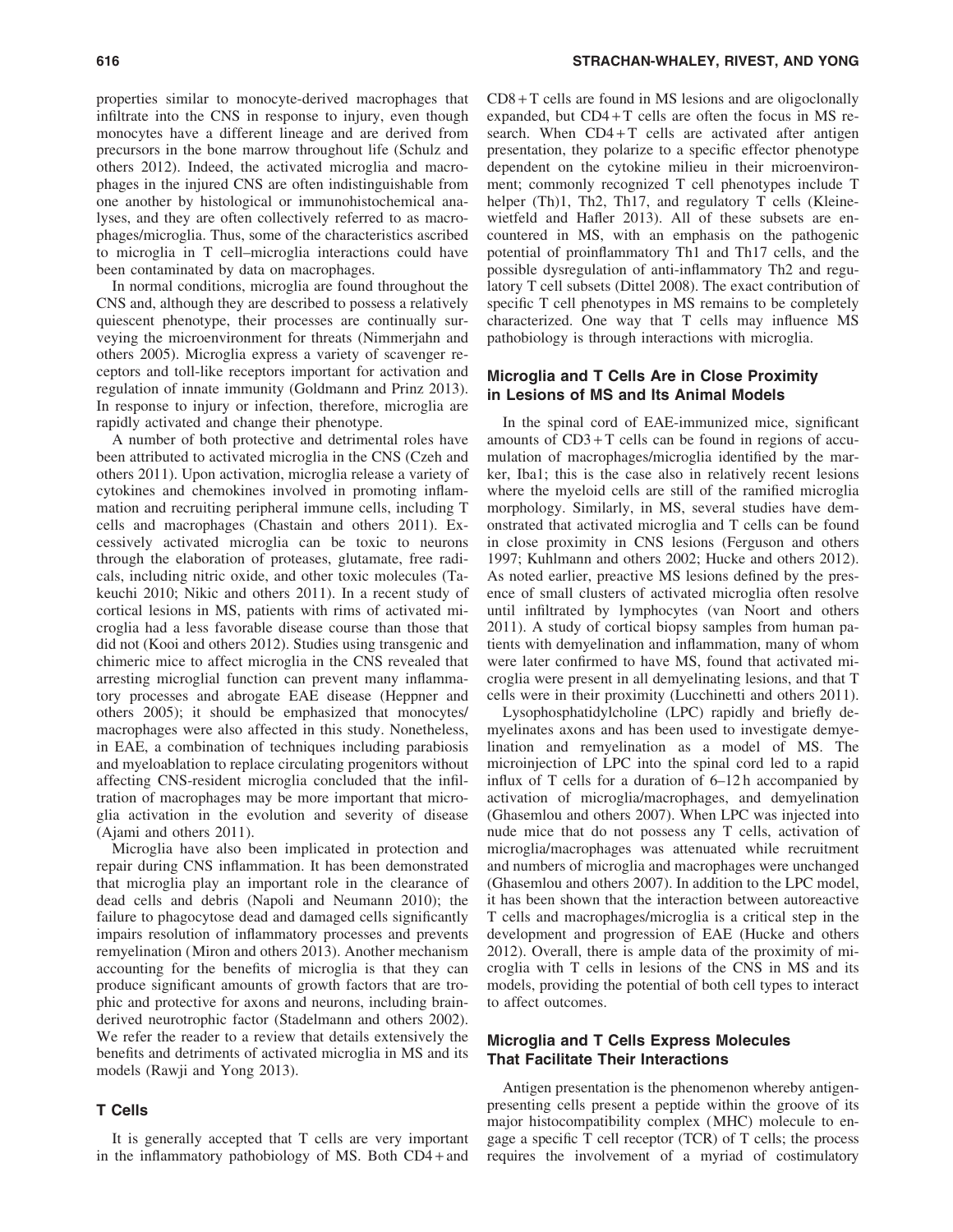molecules for the productive activation of T cells. The genes encoding molecules of the immune system, including of costimulatory molecules, are risk factors for MS (International Multiple Sclerosis Genetics and others 2011), and MHC genes are the greatest known genetic risk factors for this disease (Dyment and others 2005). Microglia express MHC class I and II molecules in addition to a range of costimulatory molecules, and they are competent antigen presenting cells (Almolda and others 2011). In a rat EAE model of MS, microglia were described as the primary antigen presenting cells within the CNS (Almolda and others 2011). In live imaging cell tracking experiments, myelin basic protein (MBP)-specific T cells, but not ovalbuminspecific T cells, formed synapse-like contacts with other cells, presumably including microglia, within the CNS to subsequently produce EAE disease; this process was blocked by anti-MHC class II antibodies (Kawakami and others 2005).

One well-defined costimulatory pathway involves the molecules B7.1 and B7.2 on antigen-presenting cells that can interact with either CD28 or CTLA on T cells. Interaction of B7.1 or B7.2 with CD28 provides the T cell with a positive activating signal inducing proliferation, differentiation, and cytokine production; interaction of B7.1 or B7.2 with CTLA delivers a negative inhibitory signal to the T cell that can induce anergy or apoptosis (Salama and others 2003). It has been demonstrated that microglia express B7.1, and that this expression increases upon their activation (Raivich and Banati 2004). Many costimulatory molecules are carefully regulated throughout different stages of disease in a rat EAE model. Cells labeled with microglia markers expressed both MHC class I and II, and these cells were B7.2 positive during recovery and postrecovery of disease in the presence of T cells expressing CTLA-4; in contrast, levels of CTLA-4 were low during induction and early stages of disease (Almolda and others 2010).

Another important costimulatory molecule on T cells is CD40. CD40 knockouts are resistant to EAE, and deficiency of the CD40 ligand, CD154, also leads to EAE resistance (Becher and others 2001). The study of bone marrow chimeras showed that CD40 knockout specifically within the CNS significantly abrogated migration of peripheral macrophages to the CNS, and while the total number of T cells seemed unaffected, their activation within the CNS was significantly impaired; this correlated with an improvement in EAE clinical score (Ponomarev and others 2006). Another important costimulatory molecule for T cells is OX40 (CD134). Microglia/macrophages that express the OX40 ligand are closely correlated with T cells expressing OX40 during autoimmune inflammation (Weinberg and others 1999).

# What Happens When T Cells and Microglia Interact?

Several outcomes occur after the interaction between T cells and microglia (Fig. 1 and Table 1). Earlier studies reported that microglia were inefficient antigen-presenting cells (Sedgwick and others 1991; Ford and others 1995) and, indeed, induced death to T cells rather than stimulating their proliferation (Ford and others 1996). Subsequently, others determined that both unactivated (CD45 low) or activated microglia (CD45 intermediate) cultured from normal or IL-2 transgenic brain, respectively, were weak stimulators of proliferation of naïve T cells but could promote their dif-



FIG. 1. The multiple outcomes that can result from the interactions between T cells and microglia. Please see text for details. CNS, central nervous system; Th, T helper.

ferentiation into Th1 effector cells that produced IFN- $\gamma$ (Carson and others 1999). Microglia from an ovalbuminspecific TCR transgenic line stimulated with IFN- $\gamma$  to express MHC class II, CD40, and ICAM-1 were found to have the capacity to present ovalbumin leading to T cell proliferation and their differentiation into Th1 and Th2 cells (Aloisi and others 1998). Comparative studies by the same group (Carbone and others 1999) determined that IFN- $\gamma$ preactivated microglia were less efficient than dendritic cells in inducing naive T cell proliferation, but more efficient than B lymphocytes or astrocytes. In an EAE study of the kinetics of myelin antigen uptake by cells in the CNS, microglia were determined to be the first cell type to contain myelin fragments within the CNS, followed later by infiltrating dendritic cells; the authors postulated that microglia may have an important local role in modulating T cell responses before the arrival of professional antigen-presenting cells (Sosa and others 2013). A multistep process involving cytokines (granulocyte macrophage–colony stimulatory factor and IFN- $\gamma$ ) and cognate signaling (B7–CD28 and CD40–CD40 ligand interactions) were found by others to be required for microglia to become professional antigenpresenting cells that presented MBP to both unprimed and primed T cells (Matyszak and others 1999). More recent studies have affirmed that microglia expressing both MHC class I and II molecules can prime or activate CD8 + and CD4+T cells, respectively (Almolda and others 2011). Another study found that microglia could even present antigen to naïve  $CD8 + T$  cells that were injected into the brain, so long as the microglia were adequately stimulated ( Jarry and others 2013).

While the above illustrates that microglia can stimulate T cells, it is notable that T cells can also stimulate microglia. In organotypic cultures, the introduction of myelin-reactive T cells upregulated MHC class I and II molecules on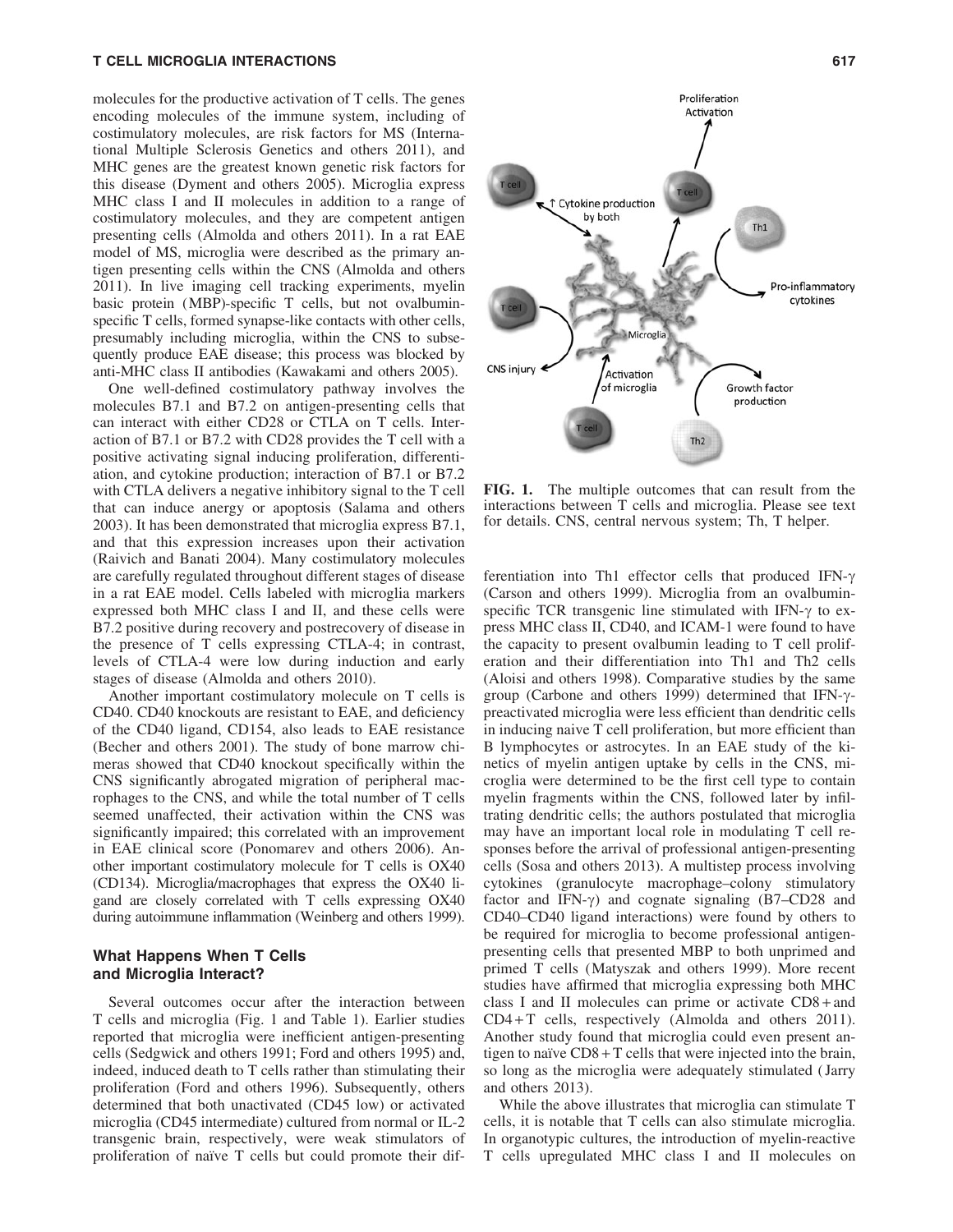| Cell–cell interactions                     | Molecules produced                                                                                                                                                                                               | Presumed outcome in MS                                                                                                                                                                                                                                      |
|--------------------------------------------|------------------------------------------------------------------------------------------------------------------------------------------------------------------------------------------------------------------|-------------------------------------------------------------------------------------------------------------------------------------------------------------------------------------------------------------------------------------------------------------|
| Microglia-activated<br>nonpolarized T cell | IFN $\gamma$ (Carson and others 1999)<br>IL-10 (Chabot and others 1999)                                                                                                                                          | Promotes activation of microglia and T cells<br>Generates a regulatory/anti-inflammatory<br>environment                                                                                                                                                     |
|                                            | iNOS (Dasgupta and others 2002)<br>TNF <sub><math>\alpha</math></sub> (Chabot and others 1997, 1999;<br>Becher and others 2000)                                                                                  | Produces nitric oxide, a free radical<br>Promotes inflammation                                                                                                                                                                                              |
|                                            | IL-12 (Becher and others 2000)                                                                                                                                                                                   | Promotes a Th <sub>1</sub> response                                                                                                                                                                                                                         |
| Microglia-Th1 Cell                         | IFN $\gamma$ (Aloisi and others 1998, 1999b)<br>IL-12 (Aloisi and others 1999a)<br>TNFα (Aloisi and others 1999b)<br>Prostaglandin $E_2$ (Aloisi and others 1999a)<br>IL-2 (Aloisi and others $1998$ , $1999b$ ) | Promotes activation of microglia and T cells<br>Promotes a Th <sub>1</sub> response<br>Promotes inflammation<br>Anti-inflammatory<br>Promotes a Th <sub>2</sub> response<br>Inhibits IL-12 production by APCs<br>Promotes T cell proliferation and survival |
| Microglia-Th <sub>2</sub> Cells            | Neurotrophin-3 (Roy and others 2007)<br>IL-4 (Aloisi and others 1998, 1999b)                                                                                                                                     | Supports cell survival<br>Generates an anti-inflammatory environment<br>Promotes a Th <sub>2</sub> phenotype                                                                                                                                                |
|                                            | Brain-derived neurotrophic factor (Roy<br>and others 2007)                                                                                                                                                       | Supports cell survival                                                                                                                                                                                                                                      |

Table 1. The Products of Microglia Interactions with T Cells and Their Presumed Outcomes in Multiple Sclerosis Pathobiology

iNOS, inducible nitric-oxide synthase; MS, multiple sclerosis; Th, T helper; APC, antigen presenting cell.

microglia, and promoted the microglial phagocytosis of damaged axons (Gimsa and others 2000). MBP-primed T cells isolated from female and castrated male, but not from male mice, caused the expression of inducible nitric-oxide synthase (iNOS) and proinflammatory cytokines (IL-1, IL-6, and  $TNF-\alpha$ ) in microglia in culture by a cell–cell contactdependent mechanism (Dasgupta and others 2005); these authors postulated that the gender-sensitive activation of microglia by neuroantigen-primed T cell contact could be one of the mechanisms behind the higher prevalence of MS in females. In EAE-afflicted mice, time-course studies show that the infiltration of Th1/Th17 cells into the CNS coincided with the activation of CD11b + microglia and the local production of IL-1, IL-6, and TNF- $\alpha$  (Murphy and others 2010). While Th1 cells induce the production of proinflammatory molecules by glia including microglia, MBP-reactive Th2 cells induced neurotrophins but not proinflammatory cytokines from microglia and astrocytes in culture (Roy and others 2007).

The above highlights articles of the microglia stimulation of T cells, and of articles that T cells can activate microglia. We have conducted studies to evaluate the propensity of microglia and T cells to mutually stimulate one another. Initial experiments demonstrated that polyclonally activated human T cells induce the microglial production of  $TNF-\alpha$ through a cell–cell contact-dependent mechanism involving the interaction of VLA4 on T cells with its ligand VCAM-1 on microglia (Chabot and others 1997). In culture, adult human microglial cells assume different morphologies, although the majority is elongated in shape. However, when cocultured with activated T cells, microglia became amoeboid in appearance (Chabot and others 1997), indicating an elevated state of activation.

A similar pattern was established for IL-10, a cytokine with significant anti-inflammatory or regulatory properties. Although neither microglia nor T cells alone released substantial amounts of IL-10, coculturing the 2 induced significantly higher levels of the cytokine, compared with culturing microglia alone; the IL-10 production was dependent on cell–cell contact and involved the CD40, B7, and CD23 pathways (Chabot and others 1999). When analyzed by flow cytometry for cellular content, both T cells and microglia were found to be active in IL-10 expression. Thus, in T cell–microglia interactions, both the T cells and microglia receive the signals to mutually regulate cytokine production. Besides TNF- $\alpha$  and IL-10, cytokines that were produced in interactions of human T cells with human microglia included IL-1 $\beta$ , IL-4, IL-6, IL-12, and IL-13 (Chabot and others 2002).

Besides the aforementioned pathways, a number of other molecules have been identified that may have functions in mediating T cell interactions with microglia. The deficiency of peroxisome proliferator-activated receptor- $\gamma$  (PPAR $\gamma$ ) in mice led to exacerbation of disease pathology, whereas pharmacological activation of PPAR<sub>Y</sub> reduced T cell interaction with myeloid cells within the CNS leading to reduced EAE severity and neurotoxicity (Hucke and others 2012). VLA4 is expressed by MBP-primed T cells and required for microglia activation and cytokine production through NF-kB and C/EBP $\beta$  transcription factors (Dasgupta and others 2003). The blockade of  $\alpha$ 5 and  $\beta$ 3 integrins prevented Th2 cells from inducing microglial expression of neurotrophic factors (Roy and others 2007).

We contend that the interaction between T cells and microglia is of pathologic importance in MS (Table 1), owing to the large amounts of proinflammatory cytokines that are generated. In support, we have determined that immunomodulators that have established (glatiramer acetate and  $interferon- $\beta$  or purported (minocyclic and intravenous)$ immunoglobulins) value in the treatment of MS attenuate the microglia-T cell production of cytokines (Chabot and others 1997, 2002; Giuliani and others 2005; Janke and Yong 2006).

While microglia and T cell interactions can promote a proinflammatory milieu, microglia in culture can lead to the generation of FoxP3 + regulatory T cells, dependent on the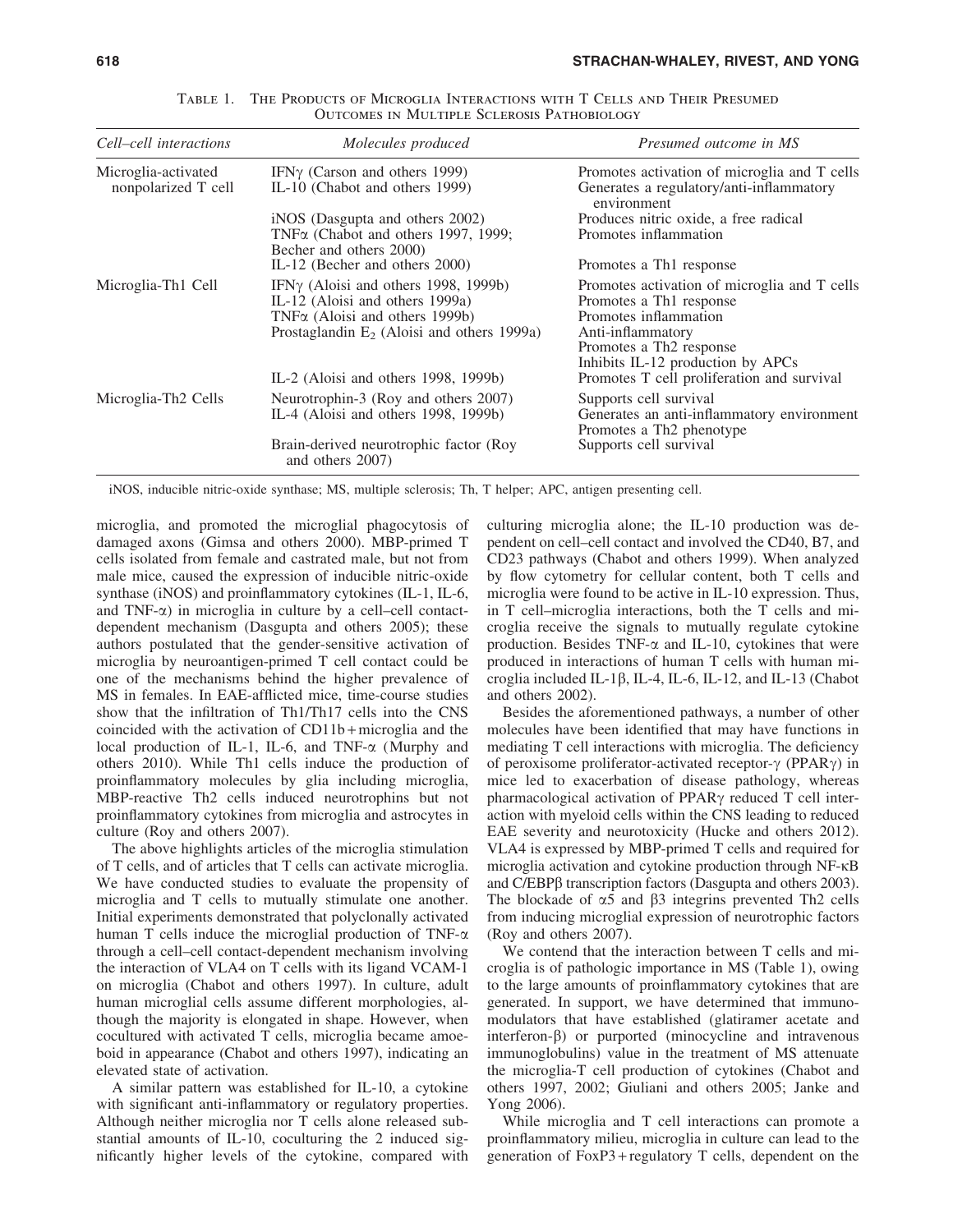#### T CELL MICROGLIA INTERACTIONS 619

antigen dose and the concentration of cytokines such as IFN $\gamma$ ; the microglia-induced regulatory T cells ameliorated EAE when adoptively transferred into mice (Ebner and others 2013).

# Impact of T Cell–Microglia Interactions on MS Neuropathology

In studies of MS autopsied specimens, the correspondence of activated macrophages/microglia and T cells occurs in close proximity to, or within, prominent areas of demyelination and axonal injury (Ferguson and others 1997; Kornek and others 2000; Kuhlmann and others 2002; Hucke and others 2012). In another study of MS specimens, regions displaying signs of oxidative damage in oligodendrocytes correlated significantly with the presence of both T cells and macrophages/microglia (Haider and others 2011). Thus, an outcome of interactions between activated T cells and microglia *in situ* is the production of damage to axons/neurons and oligodendrocyte/myelin. This can be modeled in tissue culture where activated T cells can kill neurons in an antigennon-specific manner (Giuliani and others 2003; Nitsch and others 2004), and where the concurrent presence of microglia exacerbates neuronal death (unpublished observations).

Conversely, T cells may have beneficial roles during neuroinflammation through their signaling to microglia. Regulatory T cells pre-exposed to microglia and then incubated with organotypic hippocampal slices ameliorated the ongoing neuronal death in the hippocampus (Kipnis and others 2004). In a model of spinal cord injury, immunization with a myelin peptide combined with transplantation of neural progenitor cells into the cerebrospinal fluid promoted recovery; the postulated mechanism involved an interaction between T cells and microglia, leading to a growth factor milieu that promoted the recruitment of neural progenitor cells to the lesion site (Ziv and others 2006a). In a model of Alzheimer's disease, immunization with the MS medication glatiramer acetate improved neurogenesis, and this was attributed to the generation of IL-4-producing T cells that interacted with microglia to switch the latter to a permissive phenotype (Butovsky and others 2006). The supernatant collected from the coculture of microglia with glatiramer acetate-reactive T cells reduced the death of retinal ganglion cells in culture, presumably through mechanisms that include the delivery of neurotrophic factors (Qian and others 2013).

There are other aspects of T cell–microglia interactions that are relevant to MS. MBP-specific T cells initiate a different microglial response compared with ovalbuminspecific T cells at the site of neuronal damage; in this regard, the autoreactive T cells produced a phagocytic phenotype in microglia resulting in the latter being better able to clear myelin debris compared with microglia interacting with T cells primed with nonself antigen (Nielsen and others 2009). The interaction between autoreactive T cells, but not T cells reactive to nonself antigen, with microglia is also important for neurogenesis and trafficking of neural stem cells (Ziv and others 2006b).

### Refinements of T Cell–Microglia Interactions

In recent years, macrophages have been subdivided into those that are of the M1 phenotype that produce proinflammatory cytokines such as IL-1, IL-12, or TNF- $\alpha$ , or M2 cells that produce anti-inflammatory cytokines, including IL-10 and IL-1 receptor antagonist. Other markers that distinguish these cells include the enzymes iNOS for M1, and arginase 1 and YM1 for M2, and surface receptors  $FcR\gamma$ (CD16/32) and CD14 for M1, and macrophage scavenger receptor 1 (MSR1, CD204) and macrophage mannose receptor (CD206) for M2 cells (Mosser and Edwards 2008; Martinez and others 2009; Murray and Wynn 2011; Prinz and others 2011). Microglia have also been similarly classified, where the phagocytosis of myelin was greater in M2 human microglia compared with M1 cells (Durafourt and others 2012). In mice, the systemic administration of *ex vivo*-activated M2 monocytes ameliorated ongoing EAE and reduced proinflammatory cytokine expression pattern in lesions, emphasizing their role in the induction of recovery (Mikita and others 2011), Thus, the inflammatory or neuroprotective/injurious outcomes of the interaction of activated T cells with M1 or M2 microglia may potentially differ, but we are not aware of any studies in this regard. Similarly, the interactions of Th1, Th2, or Th17 lymphocytes with M1 or M2 microglia may result in grossly different outcomes, and this remains to be investigated.

#### **Conclusions**

The interactions between microglia and T cells are crucial in MS pathobiology. The results of these interactions are variable (Fig. 1) and the outcomes can be conflicting, largely because these interactions depend on a wide variety of factors. The role of the microenvironment where cells interact, as well as the phenotype of the cells, may be significant contributors to the resultant outcomes. Furthermore, the species, strain and gender, and the underlying genetics may also influence the T cell interaction with microglia. The nature of the antigen may also be an important contributing factor in these interactions, although T cells appear to ignore antigen specificity for interaction with microglia upon their activation. Future studies should consider these differential factors while also acknowledging that macrophages may contaminate the results. That the interaction of T cells with microglia can affect the outcomes of protection or injury to CNS elements, including neurons, makes it imperative to further define characteristics of T cell–microglia interactions, and how to sway these interactions toward benefits.

#### Acknowledgments

Our studies of T cell–microglia interactions are currently funded by the Multiple Sclerosis Scientific Research Foundation. M.S.-W. is funded by a studentship from the Multiple Sclerosis Society of Canada. V.W.Y. acknowledges support from the Canada Research Chair (Tier 1) in Neuroimmunology.

#### Author Disclosure Statement

No competing financial interests exist.

#### References

Ajami B, Bennett JL, Krieger C, McNagny KM, Rossi FM. 2011. Infiltrating monocytes trigger EAE progression, but do not contribute to the resident microglia pool. Nat Neurosci 14(9):1142–1149.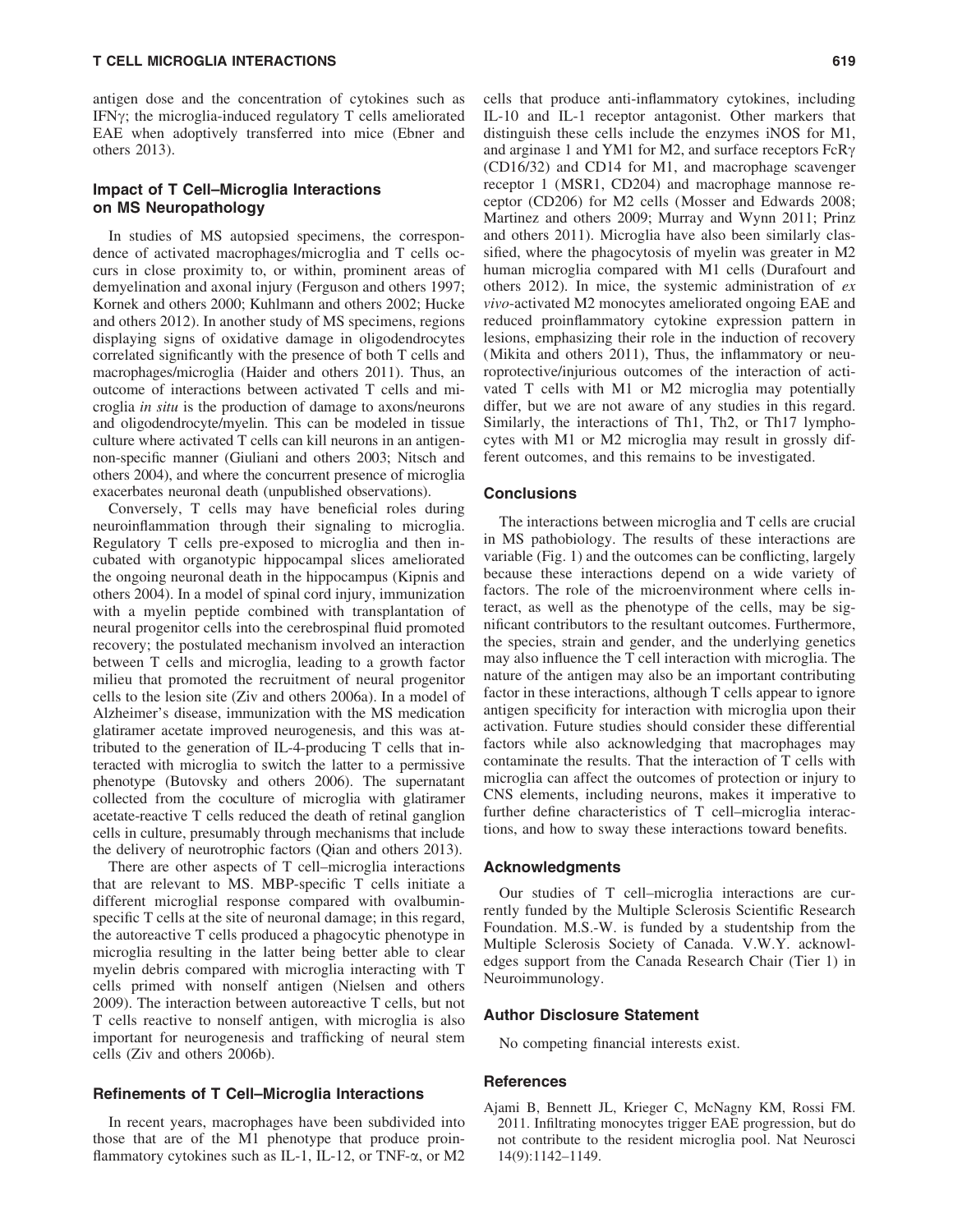- Almolda B, Gonzalez B, Castellano B. 2010. Activated microglial cells acquire an immature dendritic cell phenotype and may terminate the immune response in an acute model of EAE. J Neuroimmunol 223(1–2):39–54.
- Almolda B, Gonzalez B, Castellano B. 2011. Antigen presentation in EAE: role of microglia, macrophages and dendritic cells. Front Biosci (Landmark Ed) 16:1157–1171.
- Aloisi F, Penna G, Polazzi E, Minghetti L, Adorini L. 1999a. CD40-CD154 interaction and IFN-gamma are required for IL-12 but not prostaglandin E2 secretion by microglia during antigen presentation to Th1 cells. J Immunol 162(3):1384– 1391.
- Aloisi F, Ria F, Columba-Cabezas S, Hess H, Penna G, Adorini L. 1999b. Relative efficiency of microglia, astrocytes, dendritic cells and B cells in naive  $CD4+T$  cell priming and Th1/Th2 cell restimulation. Eur J Immunol 29(9):2705–2714.
- Aloisi F, Ria F, Penna G, Adorini L. 1998. Microglia are more efficient than astrocytes in antigen processing and in Th1 but not Th2 cell activation. J Immunol 160(10):4671–4680.
- Becher B, Blain M, Antel JP. 2000. CD40 engagement stimulates IL-12 p70 production by human microglial cells: basis for Th1 polarization in the CNS. J Neuroimmunol 102(1):44–50.
- Becher B, Durell BG, Miga AV, Hickey WF, Noelle RJ. 2001. The clinical course of experimental autoimmune encephalomyelitis and inflammation is controlled by the expression of CD40 within the central nervous system. J Exp Med 193(8):967–974.
- Bruck W, Gold R, Lund BT, Oreja-Guevara C, Prat A, Spencer CM, Steinman L, Tintore M, Vollmer TL, Weber MS, Weiner LP, Ziemssen T, Zamvil SS. 2013. Therapeutic decisions in multiple sclerosis: moving beyond efficacy. JAMA Neurol 70(10):1315–1324.
- Butovsky O, Koronyo-Hamaoui M, Kunis G, Ophir E, Landa G, Cohen H, Schwartz M. 2006. Glatiramer acetate fights against Alzheimer's disease by inducing dendritic-like microglia expressing insulin-like growth factor 1. Proc Natl Acad Sci USA 103(31):11784–11789.
- Carbone A, Gezeroglu H, Ciccariello M, Aloisi P, Martis G. 1999. [Does the neurologic assessment have a decisive role in the early diagnosis of urinary disorders of uncertain etiology? A case of spinal chordoma]. Arch Ital Urol Androl 71(1):37–39.
- Carson MJ, Sutcliffe JG, Campbell IL. 1999. Microglia stimulate naive T-cell differentiation without stimulating T-cell proliferation. J Neurosci Res 55(1):127–134.
- Chabot S, Williams G, Hamilton M, Sutherland G, Yong VW. 1999. Mechanisms of IL-10 production in human microglia-T cell interaction. J Immunol 162(11):6819–6828.
- Chabot S, Williams G, Yong VW. 1997. Microglial production of TNF-alpha is induced by activated T lymphocytes. Involvement of VLA-4 and inhibition by interferonbeta-1b. J Clin Invest 100(3):604–612.
- Chabot S, Yong FP, Le DM, Metz LM, Myles T, Yong VW. 2002. Cytokine production in T lymphocyte-microglia interaction is attenuated by glatiramer acetate: a mechanism for therapeutic efficacy in multiple sclerosis. Mult Scler 8(4):299–306.
- Chastain EM, Duncan DS, Rodgers JM, Miller SD. 2011. The role of antigen presenting cells in multiple sclerosis. Biochim Biophys Acta 1812(2):265–274.
- Codarri L, Greter M, Becher B. 2013. Communication between pathogenic T cells and myeloid cells in neuroinflammatory disease. Trends Immunol 34(3):114–119.
- Confavreux C, Vukusic S, Moreau T, Adeleine P. 2000. Relapses and progression of disability in multiple sclerosis. N Engl J Med 343(20):1430–1438.
- Czeh M, Gressens P, Kaindl AM. 2011. The yin and yang of microglia. Dev Neurosci 33(3–4):199–209.
- Dasgupta S, Jana M, Liu X, Pahan K. 2002. Myelin basic protein-primed T cells induce nitric oxide synthase in microglial cells. Implications for multiple sclerosis. J Biol Chem 277(42):39327–39333.
- Dasgupta S, Jana M, Liu X, Pahan K. 2003. Role of very-late antigen-4 (VLA-4) in myelin basic protein-primed T cell contact-induced expression of proinflammatory cytokines in microglial cells. J Biol Chem 278(25):22424–22431.
- Dasgupta S, Jana M, Liu XJ, Pahan K. 2005. Myelin basic protein-primed T cells of female but not male mice induce nitric-oxide synthase and proinflammatory cytokines in microglia—implications for gender bias in multiple sclerosis. J Biol Chem 280(38):32609–32617.
- Dittel BN. 2008. CD4 T cells: balancing the coming and going of autoimmune-mediated inflammation in the CNS. Brain Behav Immun 22(4):421–430.
- Durafourt BA, Moore CS, Zammit DA, Johnson TA, Zaguia F, Guiot MC, Bar-Or A, Antel JP. 2012. Comparison of polarization properties of human adult microglia and bloodderived macrophages. Glia 60(5):717–727.
- Dyment DA, Herrera BM, Cader MZ, Willer CJ, Lincoln MR, Sadovnick AD, Risch N, Ebers GC. 2005. Complex interactions among MHC haplotypes in multiple sclerosis: susceptibility and resistance. Hum Mol Genet 14(14):2019–2026.
- Ebner F, Brandt C, Thiele P, Richter D, Schliesser U, Siffrin V, Schueler J, Stubbe T, Ellinghaus A, Meisel C, Sawitzki B, Nitsch R. 2013. Microglial activation milieu controls regulatory T cell responses. J Immunol 191(11):5594–5602.
- Ferguson B, Matyszak MK, Esiri MM, Perry VH. 1997. Axonal damage in acute multiple sclerosis lesions. Brain 120 (Pt 3): 393–399.
- Ford AL, Foulcher E, Lemckert FA, Sedgwick JD. 1996. Microglia induce CD4 T lymphocyte final effector function and death. J Exp Med 184(5):1737–1745.
- Ford AL, Goodsall AL, Hickey WF, Sedgwick JD. 1995. Normal adult ramified microglia separated from other central-nervous-system macrophages by flow cytometric sorting—phenotypic differences defined and direct ex-vivo antigen presentation to myelin basic protein-reactive  $Cd4(+)$ T-cells compared. J Immunol 154(9):4309–4321.
- Ghasemlou N, Jeong SY, Lacroix S, David S. 2007. T cells contribute to lysophosphatidylcholine-induced macrophage activation and demyelination in the CNS. Glia 55(3):294–302.
- Gimsa U, Peter SVA, Lehmann K, Bechmann I, Nitsch R. 2000. Axonal damage induced by invading T cells in organotypic central nervous system tissue *in vitro*: involvement of microglial cells. Brain Pathol 10(3):365–377.
- Ginhoux F, Greter M, Leboeuf M, Nandi S, See P, Gokhan S, Mehler MF, Conway SJ, Ng LG, Stanley ER, Samokhvalov IM, Merad M. 2010. Fate mapping analysis reveals that adult microglia derive from primitive macrophages. Science 330(6005):841–845.
- Giuliani F, Goodyer CG, Antel JP, Yong VW. 2003. Vulnerability of human neurons to T cell-mediated cytotoxicity. J Immunol 171(1):368–379.
- Giuliani F, Hader W, Yong VW. 2005. Minocycline attenuates T cell and microglia activity to impair cytokine production in T cell-microglia interaction. J Leukoc Biol 78(1): 135–143.
- Goldmann T, Prinz M. 2013. Role of microglia in CNS autoimmunity. Clin Dev Immunol 2013:208093.
- Haider L, Fischer MT, Frischer JM, Bauer J, Hoftberger R, Botond G, Esterbauer H, Binder CJ, Witztum JL, Lassmann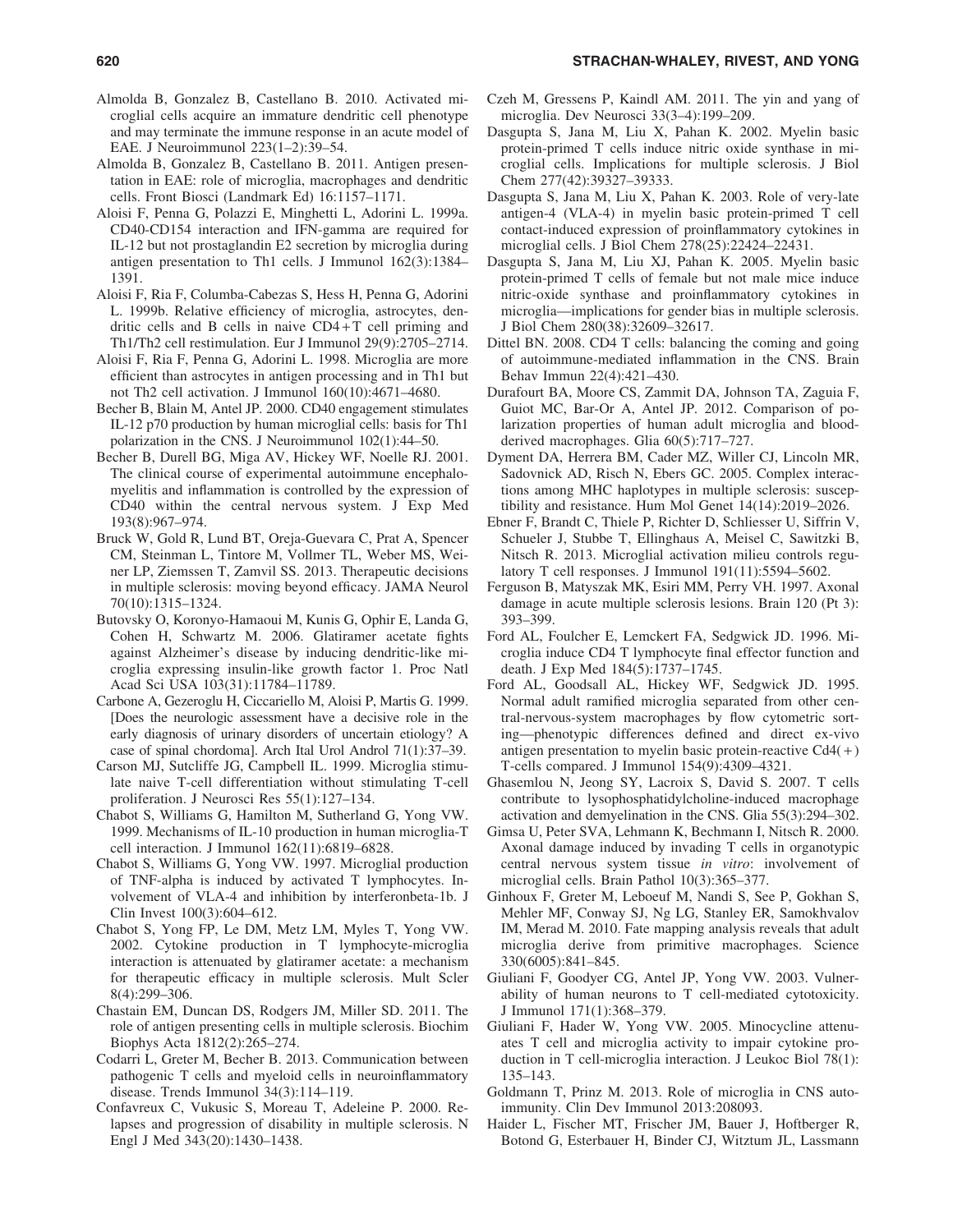H. 2011. Oxidative damage in multiple sclerosis lesions. Brain 134(Pt 7):1914–1924.

- Heppner FL, Greter M, Marino D, Falsig J, Raivich G, Hovelmeyer N, Waisman A, Rulicke T, Prinz M, Priller J, Becher B, Aguzzi A. 2005. Experimental autoimmune encephalomyelitis repressed by microglial paralysis. Nat Med 11(2):146–152.
- Hucke S, Flossdorf J, Grutzke B, Dunay IR, Frenzel K, Jungverdorben J, Linnartz B, Mack M, Peitz M, Brustle O, Kurts C, Klockgether T, Neumann H, Prinz M, Wiendl H, Knolle P, Klotz L. 2012. Licensing of myeloid cells promotes central nervous system autoimmunity and is controlled by peroxisome proliferator-activated receptor gamma. Brain 135(Pt 5): 1586–1605.
- International Multiple Sclerosis Genetics C, Wellcome Trust Case Control C, Sawcer S, Hellenthal G, Pirinen M, Spencer CC, Patsopoulos NA, Moutsianas L, Dilthey A, Su Z, Freeman C, Hunt SE, Edkins S, Gray E, Booth DR, Potter SC, Goris A, Band G, Oturai AB, Strange A, Saarela J, Bellenguez C, Fontaine B, Gillman M, Hemmer B, Gwilliam R, Zipp F, Jayakumar A, Martin R, Leslie S, Hawkins S, Giannoulatou E, D'Alfonso S, Blackburn H, Martinelli Boneschi F, Liddle J, Harbo HF, Perez ML, Spurkland A, Waller MJ, Mycko MP, Ricketts M, Comabella M, Hammond N, Kockum I, McCann OT, Ban M, Whittaker P, Kemppinen A, Weston P, Hawkins C, Widaa S, Zajicek J, Dronov S, Robertson N, Bumpstead SJ, Barcellos LF, Ravindrarajah R, Abraham R, Alfredsson L, Ardlie K, Aubin C, Baker A, Baker K, Baranzini SE, Bergamaschi L, Bergamaschi R, Bernstein A, Berthele A, Boggild M, Bradfield JP, Brassat D, Broadley SA, Buck D, Butzkueven H, Capra R, Carroll WM, Cavalla P, Celius EG, Cepok S, Chiavacci R, Clerget-Darpoux F, Clysters K, Comi G, Cossburn M, Cournu-Rebeix I, Cox MB, Cozen W, Cree BA, Cross AH, Cusi D, Daly MJ, Davis E, de Bakker PI, Debouverie M, D'Hooghe MB, Dixon K, Dobosi R, Dubois B, Ellinghaus D, Elovaara I, Esposito F, Fontenille C, Foote S, Franke A, Galimberti D, Ghezzi A, Glessner J, Gomez R, Gout O, Graham C, Grant SF, Guerini FR, Hakonarson H, Hall P, Hamsten A, Hartung HP, Heard RN, Heath S, Hobart J, Hoshi M, Infante-Duarte C, Ingram G, Ingram W, Islam T, Jagodic M, Kabesch M, Kermode AG, Kilpatrick TJ, Kim C, Klopp N, Koivisto K, Larsson M, Lathrop M, Lechner-Scott JS, Leone MA, Leppa V, Liljedahl U, Bomfim IL, Lincoln RR, Link J, Liu J, Lorentzen AR, Lupoli S, Macciardi F, Mack T, Marriott M, Martinelli V, Mason D, McCauley JL, Mentch F, Mero IL, Mihalova T, Montalban X, Mottershead J, Myhr KM, Naldi P, Ollier W, Page A, Palotie A, Pelletier J, Piccio L, Pickersgill T, Piehl F, Pobywajlo S, Quach HL, Ramsay PP, Reunanen M, Reynolds R, Rioux JD, Rodegher M, Roesner S, Rubio JP, Ruckert IM, Salvetti M, Salvi E, Santaniello A, Schaefer CA, Schreiber S, Schulze C, Scott RJ, Sellebjerg F, Selmaj KW, Sexton D, Shen L, Simms-Acuna B, Skidmore S, Sleiman PM, Smestad C, Sorensen PS, Sondergaard HB, Stankovich J, Strange RC, Sulonen AM, Sundqvist E, Syvanen AC, Taddeo F, Taylor B, Blackwell JM, Tienari P, Bramon E, Tourbah A, Brown MA, Tronczynska E, Casas JP, Tubridy N, Corvin A, Vickery J, Jankowski J, Villoslada P, Markus HS, Wang K, Mathew CG, Wason J, Palmer CN, Wichmann HE, Plomin R, Willoughby E, Rautanen A, Winkelmann J, Wittig M, Trembath RC, Yaouanq J, Viswanathan AC, Zhang H, Wood NW, Zuvich R, Deloukas P, Langford C, Duncanson A, Oksenberg JR, Pericak-Vance MA, Haines JL, Olsson T, Hillert J, Ivinson AJ, De Jager PL, Peltonen L, Stewart GJ, Hafler DA, Hauser
- Janke AD, Yong VW. 2006. Impact of IVIg on the interaction between activated T cells and microglia. Neurol Res 28(3): 270–274.
- Jarry U, Jeannin P, Pineau L, Donnou S, Delneste Y, Couez D. 2013. Efficiently stimulated adult microglia cross-prime naive  $CD8(+)$  T cells injected in the brain. Eur J Immunol 43(5):1173–1184.
- Jones MV, Nguyen TT, Deboy CA, Griffin JW, Whartenby KA, Kerr DA, Calabresi PA. 2008. Behavioral and pathological outcomes in MOG 35–55 experimental autoimmune encephalomyelitis. J Neuroimmunol 199(1–2):83–93.
- Kawakami N, Nagerl UV, Odoardi F, Bonhoeffer T, Wekerle H, Flugel A. 2005. Live imaging of effector cell trafficking and autoantigen recognition within the unfolding autoimmune encephalomyelitis lesion. J Exp Med 201(11):1805–1814.
- Kipnis J, Avidan H, Caspi RR, Schwartz M. 2004. Dual effect of CD4 + CD25 + regulatory T cells in neurodegeneration: a dialogue with microglia. Proc Natl Acad Sci USA 101 Suppl 2:14663–14669.
- Kleinewietfeld M, Hafler DA. 2013. The plasticity of human Treg and Th17 cells and its role in autoimmunity. Semin Immunol 25(4):305–312.
- Kooi EJ, Strijbis EM, van der Valk P, Geurts JJ. 2012. Heterogeneity of cortical lesions in multiple sclerosis: clinical and pathologic implications. Neurology 79(13):1369–1376.
- Kornek B, Storch MK, Weissert R, Wallstroem E, Stefferl A, Olsson T, Linington C, Schmidbauer M, Lassmann H. 2000. Multiple sclerosis and chronic autoimmune encephalomyelitis: a comparative quantitative study of axonal injury in active, inactive, and remyelinated lesions. Am J Pathol 157(1):267–276.
- Kuhlmann T, Lingfeld G, Bitsch A, Schuchardt J, Bruck W. 2002. Acute axonal damage in multiple sclerosis is most extensive in early disease stages and decreases over time. Brain 125(Pt 10):2202–2212.
- Lucchinetti CF, Popescu BF, Bunyan RF, Moll NM, Roemer SF, Lassmann H, Bruck W, Parisi JE, Scheithauer BW, Giannini C, Weigand SD, Mandrekar J, Ransohoff RM. 2011. Inflammatory cortical demyelination in early multiple sclerosis. N Engl J Med 365(23):2188–2197.
- Martinez FO, Helming L, Gordon S. 2009. Alternative activation of macrophages: an immunologic functional perspective. Annu Rev Immunol 27:451–483.
- Matyszak MK, Denis-Donini S, Citterio S, Longhi R, Granucci F, Ricciardi-Castagnoli P. 1999. Microglia induce myelin basic protein-specific T cell anergy or T cell activation, according to their state of activation. European Journal of Immunology 29(10):3063–3076.
- Mikita J, Dubourdieu-Cassagno N, Deloire MS, Vekris A, Biran M, Raffard G, Brochet B, Canron MH, Franconi JM, Boiziau C, Petry KG. 2011. Altered M1/M2 activation patterns of monocytes in severe relapsing experimental rat model of multiple sclerosis. Amelioration of clinical status by M2 activated monocyte administration. Mult Scler 17(1):2–15.
- Miron VE, Boyd A, Zhao JW, Yuen TJ, Ruckh JM, Shadrach JL, van Wijngaarden P, Wagers AJ, Williams A, Franklin RJ, ffrench-Constant C. 2013. M2 microglia and macrophages drive oligodendrocyte differentiation during CNS remyelination. Nat Neurosci 16(9):1211–1218.
- Mosser DM, Edwards JP. 2008. Exploring the full spectrum of macrophage activation. Nat Rev Immunol 8(12):958–969.
- Murphy AC, Lalor SJ, Lynch MA, Mills KHG. 2010. Infiltration of Th1 and Th17 cells and activation of microglia in the